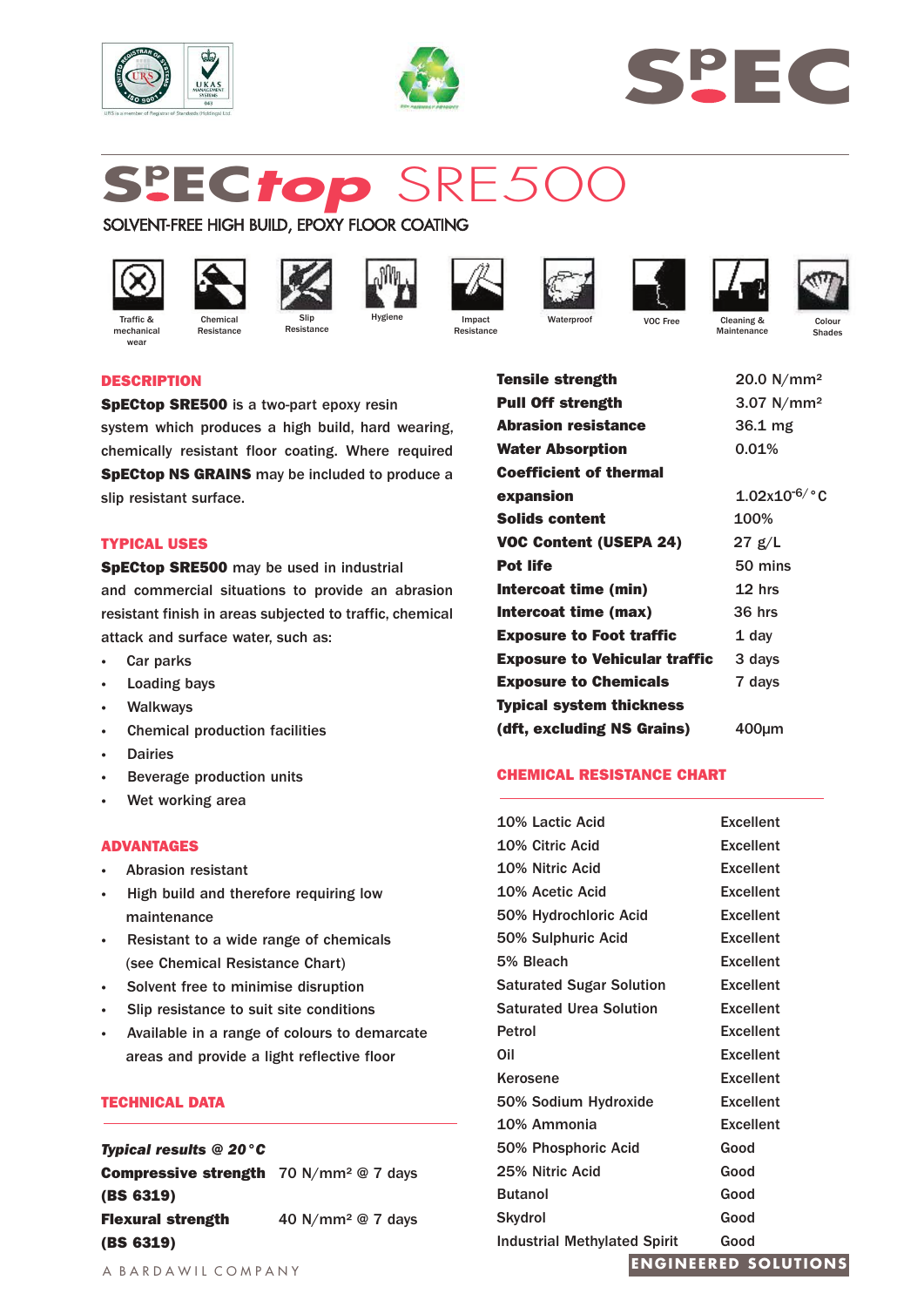#### *Note:*

**·** If chemical spillage occurs, immediately remove the spillage and wash down with water to prevent any attack or discolouration

## **APPLICATION**

#### **Preparation**

It is essential that adequate preparation is carried out prior to the application of **SpECtop SRE500**.

Grit blasting is recommended to ensure the removal of all laitance, grease and oil. The resultant surface should be dry and dust free. Cracked and damaged areas must be made good with appropriate repair materials.

### **Priming**

**SpECtop SRE500** may be applied to properly prepared concrete without the use of a primer providing:

- **·** The moisture level of the concrete is less than 75% when tested in accordance with BS8203 Annex 4.
- **·** The wet film thickness for the first coat does not exceed 250µm. It is essential that a wet film thickness gauge is used to monitor average thickness during application.

Otherwise use **SpECtop Primer F1** or **SpECtop Primer FX** as follows:

The contents of the curing agent should be emptied into the base component and stirred with a spatula until the product appears uniform.

The mixed primer should then be applied to the prepared substrate by a stiff brush at 10-15 m²/litre.

If the primer appears to be absorbed into the surface easily, it will be necessary to apply a second coat once the initial coat is tack-free. It is essential that the primer is tack-free prior to the application of the topping. The application of **SpECtop SRE500** should commence between 8-24 hours after priming. If this period is exceeded, then the surface of the primer should be lightly abraded and a fresh priming coat applied.

## **Mixing**

**SpECtop SRE500** is supplied in a two- component kit consisting of a curing agent and a pigmented base component.





Both of the components should be briefly stirred to ensure that any settlement products are fully suspended. Empty the entire contents of the curing agent into the base component. To ensure that

all material is extracted, the insides of the tins should be scraped. The curing agent and the base component should be mixed with a slow speed, heavy duty electric drill and a spiral mixing paddle for at least five minutes and until the material appears uniform in colour and consistency.

#### **Application**

The first coat of **SpECtop SRE500** is applied by a medium pile roller at a desired wet film thickness.



The quantity of material used per coat and the number of coats may vary dependant on the porosity of the substrate and the surface profile.

#### **ENGINEERED SOLUTIONS**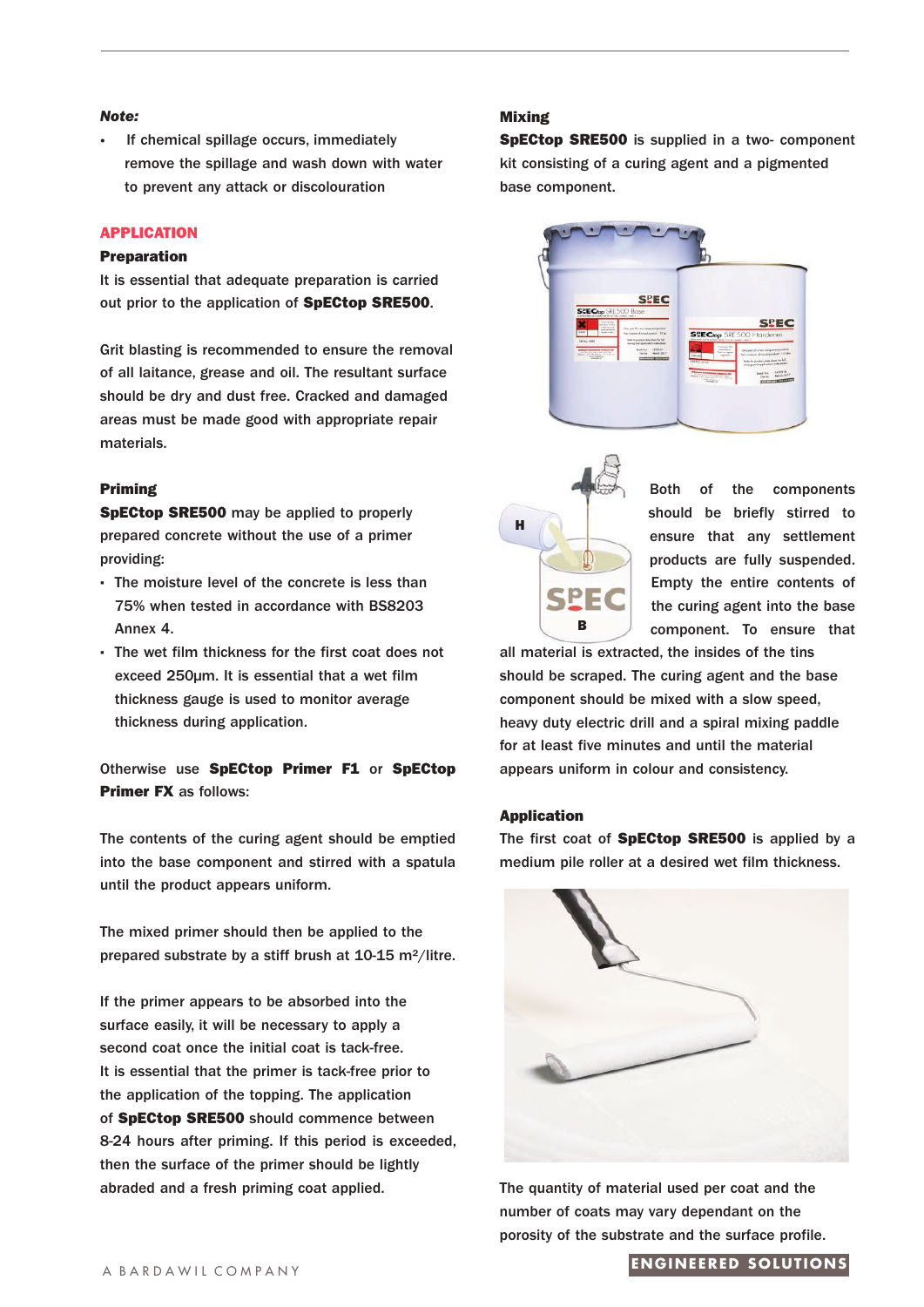If a slip resistant profile is required, the first coat is completely blinded with **SpECtop NS GRAINS**. This should be carried out while the coating is still wet.

When the first coat has reached its initial cure (12 hours @ 20°C), the excess aggregate should be removed by vacuum from the surface.

The top coat is then applied again by a medium pile roller. Where a smooth finish is required, the top coat is applied as per the first coat.

For slip resistant floors the topcoat of **SpECtop SRE500** should provide a continuous film of material and also completely seal the surface of the **SpECtop NS GRAINS**. The consumption rate of materials for this type of application will be heavier for the top coat due to the increase in the surface area to be coated.

Where UV resistance is required, overcoat with **SpECtop UV**.





#### **EQUIPMENT CLEANING**

All equipment may be cleaned of uncured material using **SpECtop Cleaning Fluid**.

#### **PACKAGING AND YIELD**

| <b>SpECtop SRE500</b>           |                                         |  |
|---------------------------------|-----------------------------------------|--|
| 4.5 litre and 15 litre units    |                                         |  |
| @ 200µm wft:                    | 1st coat - 5.0 $m^2$ /litre             |  |
|                                 | 2nd coat - 5.0 $m^2$ /litre             |  |
|                                 | (smooth finish)                         |  |
|                                 | 2nd coat - 4.0 m <sup>2</sup> /litre    |  |
|                                 | (slip resistant)                        |  |
| <b>SpECtop NS GRAINS</b>        | 25kg bags                               |  |
|                                 | @ 2kg net/m <sup>2</sup>                |  |
| <b>Sizes</b>                    | Medium $0.4 - 0.7$ mm                   |  |
| <b>SpECtop Primer F1</b>        |                                         |  |
| $@$ 10-15 m <sup>2</sup> /litre | 1 litre pack gives $10-15m^2$           |  |
|                                 | 5 litre packs gives 50-75m <sup>2</sup> |  |
| <b>SpECtop Primer FX</b>        |                                         |  |
| $@5$ m <sup>2</sup> /litre      | 1 litre & 5 litre pack gives            |  |
|                                 | 5 <sub>m²</sub>                         |  |

## **SpECtop UV**

4.5 litre and 15 litre units @ 100µm dft: 10.0 m²/litre

The rates indicated are for guidance only. The consumption of material will be dependent on the porosity and the condition of the substrate.

## **APPLICATION TEMPERATURE RANGE**

| <b>Minimum</b> | $5^{\circ}$ C  |
|----------------|----------------|
| <b>Maximum</b> | $35^{\circ}$ C |

#### **STORAGE AND SHELF LIFE**

When stored in a cool environment, in original unopened containers, the material has a shelf life of 12 months.

#### **HEALTH AND SAFETY**

Contact with skin and eyes should be avoided. It is essential that adequate ventilation is provided and that all personnel avoid inhaling the vapours produced. If working is necessary in a confined area it is strongly recommended that sealed respiratory equipment is utilised.

# A BARDAWIL COMPANY **ENGINEERED SOLUTIONS**